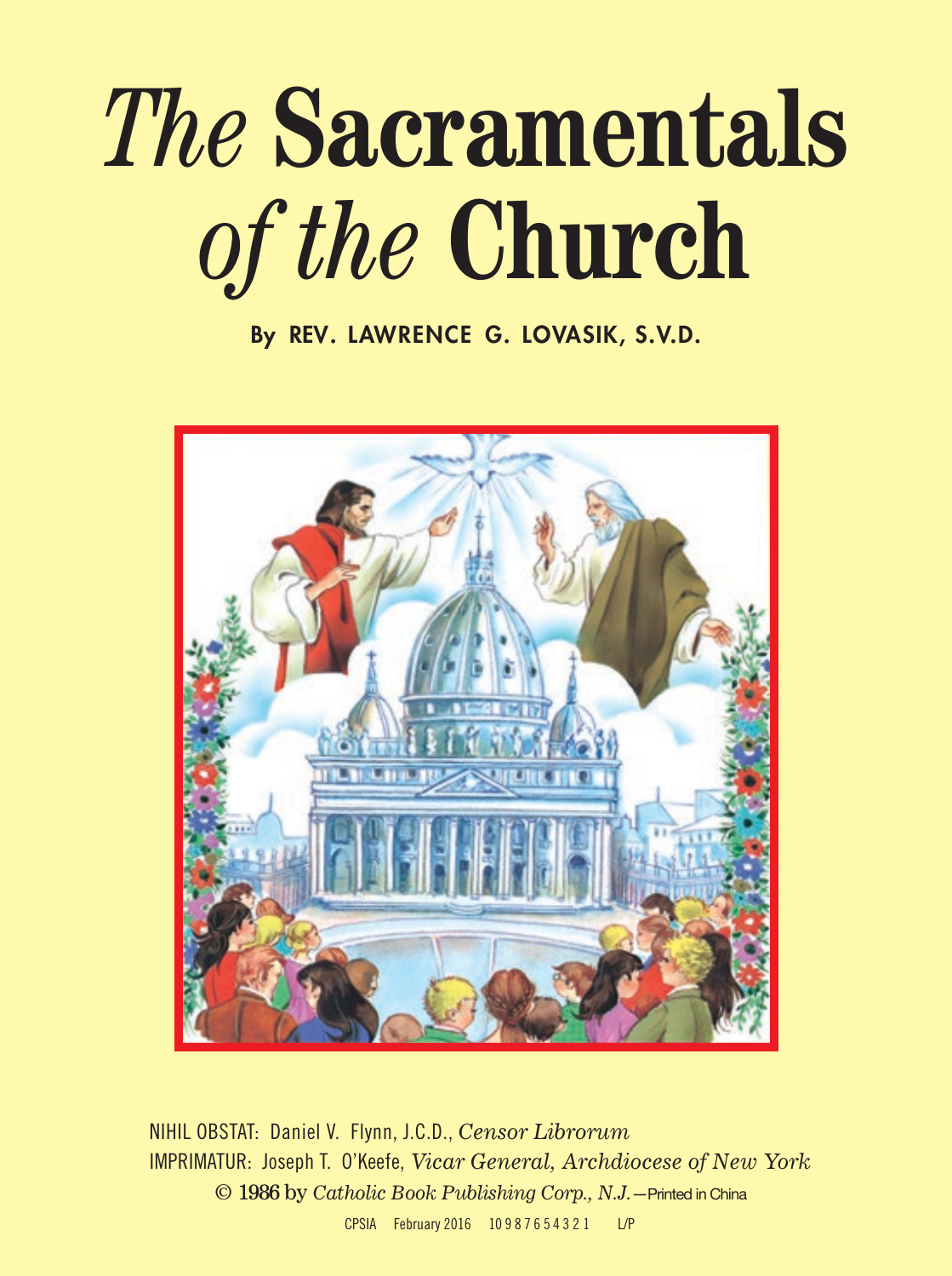## **BLESSING OF THROATS**

**CIT.** Blase, Bishop of Sebaste, was beheaded af-**S**T. Blase, Bishop of Sebaste, was beheaded after terrible torments in 317. Among his miracles is one in which he cured a boy who was choking from a fishbone. So he is venerated as the patron saint against diseases of the throat.

When the priest blesses throats on his feastday, February 3, holding a candle and making the sign of the cross, he says, "Through the intercession of Saint Blase, Bishop and Martyr, may you be protected from all diseases of the throat and every other evil."



**Mary, Joan, Pat, and Tony have their throats blessed.**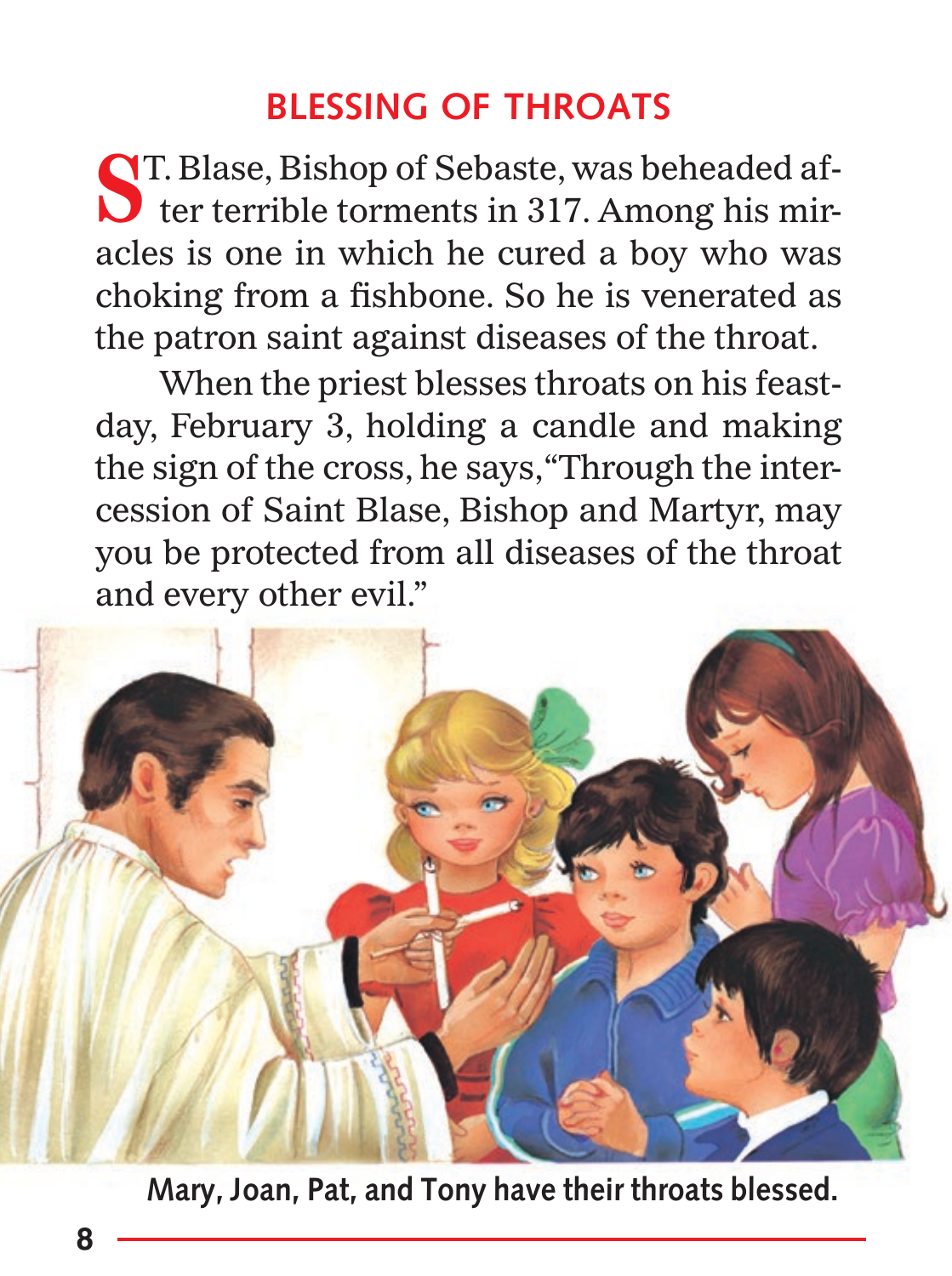

**Clare dips her finger in holy water and prepares to make the sign of the cross before entering church.** 

## **HOLY WATER**

**TATER** is a symbol of purity of body and WATER is a symbol of purity of body and soul. It is used in the ceremony of baptism, to show the cleansing from sin.

Before entering and leaving a church we bless ourselves with holy water as we make an act of faith in the Holy Trinity and thank Our Lord for having died on the cross for our redemption.

Sprinkling with holy water is done before the solemn Mass on Sunday and during the Mass on special occasions, such as weddings, funerals, and blessings.